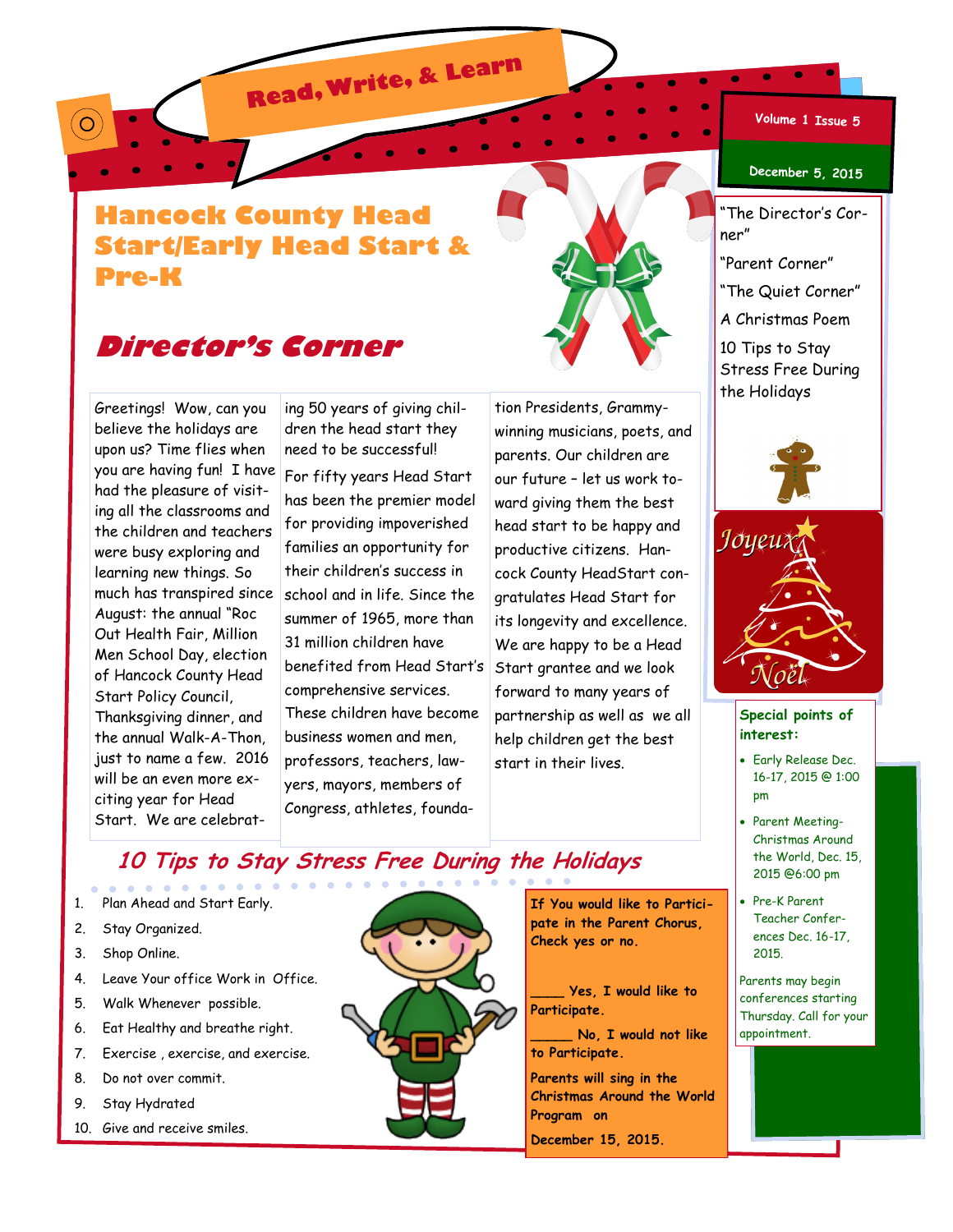# Parent Corner

We are calling all parents to participate in the Parent Meeting, "Christmas Around the World"!

Dear parents, we need your talent and participation. The Parent Meeting will take place on December 15, 2015, at 6:00 pm. We will have prizes, games, and lots of Christmas cheer. There will be a registration form at both sites for your participation. Thank you in advance!



Parents, we also need your participation in the Parent Café.

Please register at the Head Start & Early Head Start sites for Participation in the Parent Café.

Congratulations to Damien Woodson, Shanika Ruff and Angela Brown for Winning the 2nd Annual Walk-a-thon. 1st place-60.00Hibbet Sport Gift Card

2nd place– 25.00 Wal-mart Gift Card 3rd place-beautiful watch

# **"The Quiet Corner"**



Christmas time is a very special time for families and friends. As we hustle and bustle around shopping for that "just right gift" for that special child or children in our lives, consider a book. Think about it; they won't choke on it, it is not easily broken, it is fairly inexpensive, lastly, it promotes a love of reading. Without hesitation, add a book to your child's Christmas list. It will be

Parent's when you drop off or pick up your children, please remember not to park in the handicap spaces or block the entrance where shipping and receiving takes place. As always, thank you kindly.!

Just A Friendly reminder: Do not Forget to send an extra change of

a gift of a Life time!

Parent's if you or a community member is interested in submitting an inspirational article or your family accomplishment to the Hancock County Head Start News letter, please see your Family Advocates, Shontorial Gilbert, Delois Bell, or Gary Hill.